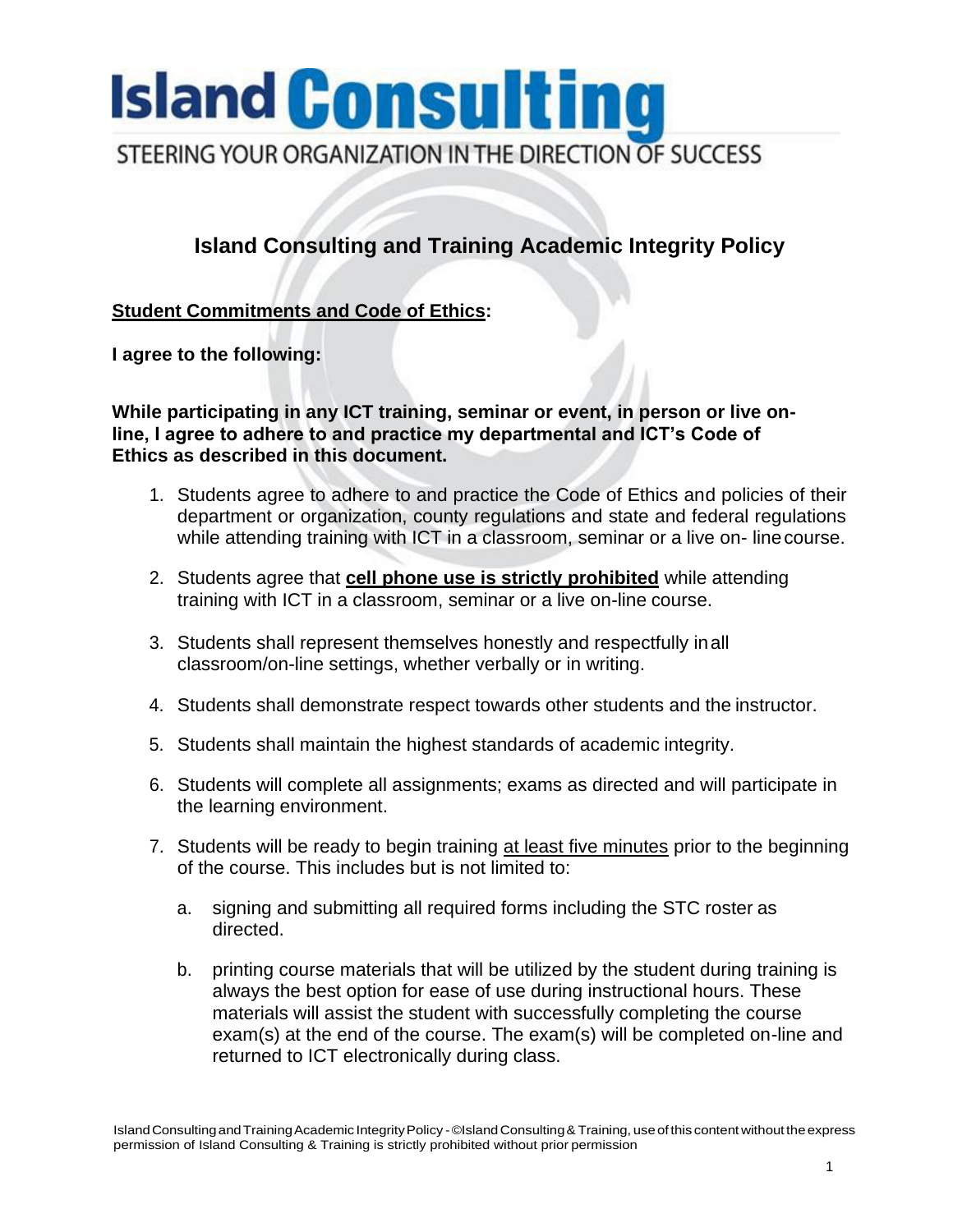- c. when attending an on-line training, ensuring that Zoom, microphone and camera are set up so that student can be heard and seen at all times during the course.
- d. when attending an on-line training, ensuring that the learning environment will be uninterrupted for the duration of the course.
- e. having pens and paper available for note taking and completion of formsand exams.

In addition, I acknowledge that I have completed all items listed below:

#### **A) Zoom Set-up & Joining Meetings**

- 1. I have received the Zoom Set-up & Joining Meetings handout.
- 2. I followed the steps and signed up for my free Zoom account or my departmental IT person completed this task.
- 3. I downloaded Zoom.
- 4. I read the directions regarding joining a Zoom meeting and/or watched the short video, if necessary, regarding how to join a Zoom meeting.

#### **B) Zoom Systems Requirements**

- 1. I tested my internet connection. My connection meets Zoom recommendations (see page 2 of the Zoom Systems Requirements document).
- 2. I tested my webcam
- 3. I tested my microphone
- 4. I tested my speakers